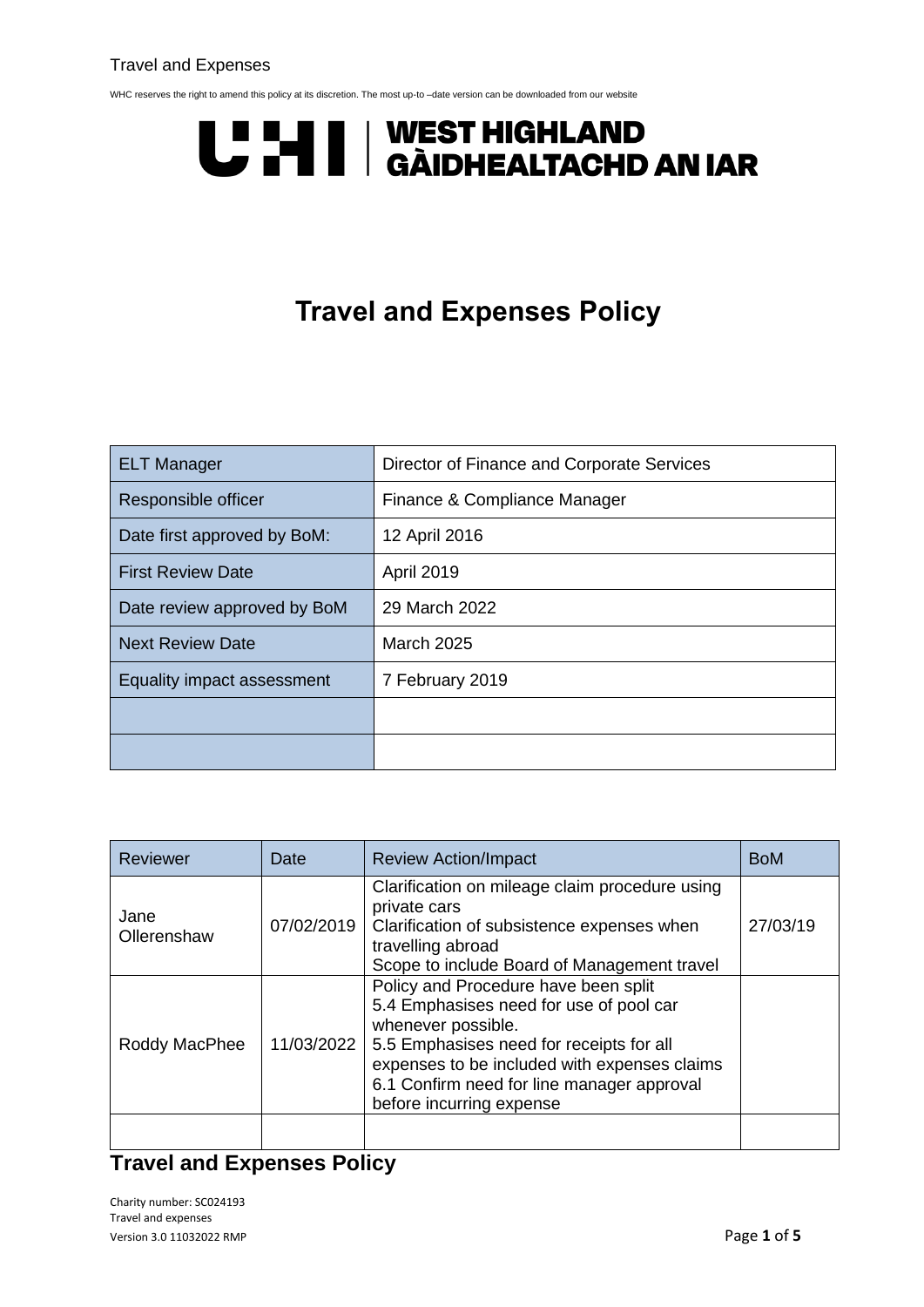#### **1.0 Purpose**

The purpose of this policy is to set out the guidelines which must be followed when making business travel arrangements and claiming for expenses that have been incurred in connection with College business.

The key objectives of this policy are:

- To set out the College's policy relating to business travel and expenses and clearly state the types of expenditure that can and cannot be reimbursed,
- To ensure reasonable standards of service, comfort, convenience and safety for those who need to travel on College business whilst achieving best value for money,
- To ensure that the College complies with the requirements of the HMRC rules and requirements for tax dispensation,

This Policy should be read in conjunction with the Travel and Expenses Procedure, which outlines in detail the various travel, accommodation and expense options covered by the Policy. Provided that the guidelines set out within this policy and the supporting procedure are followed, no additional tax or National Insurance Contribution liability will arise and staff need not report details of expenses reimbursed within their tax returns.

#### **2.0 Policy Statement**

It is accepted that staff travel is an essential part of College business, however, the College is also committed to reducing the impact we have on the environment through the CO2 emissions we produce. The College's Environment and Sustainability Policy outlines our commitment to encouraging alternative methods of transport to singleoccupancy car journeys.

The following diagram provides a visual representation of the sustainable travel framework with regards to the carbon impact of different travel modes from zero emissions options to high carbon air travel:



#### **3.0 Scope**

Charity number: SC024193 Travel and expenses Version 3.0 11032022 RMP Page **2** of **5**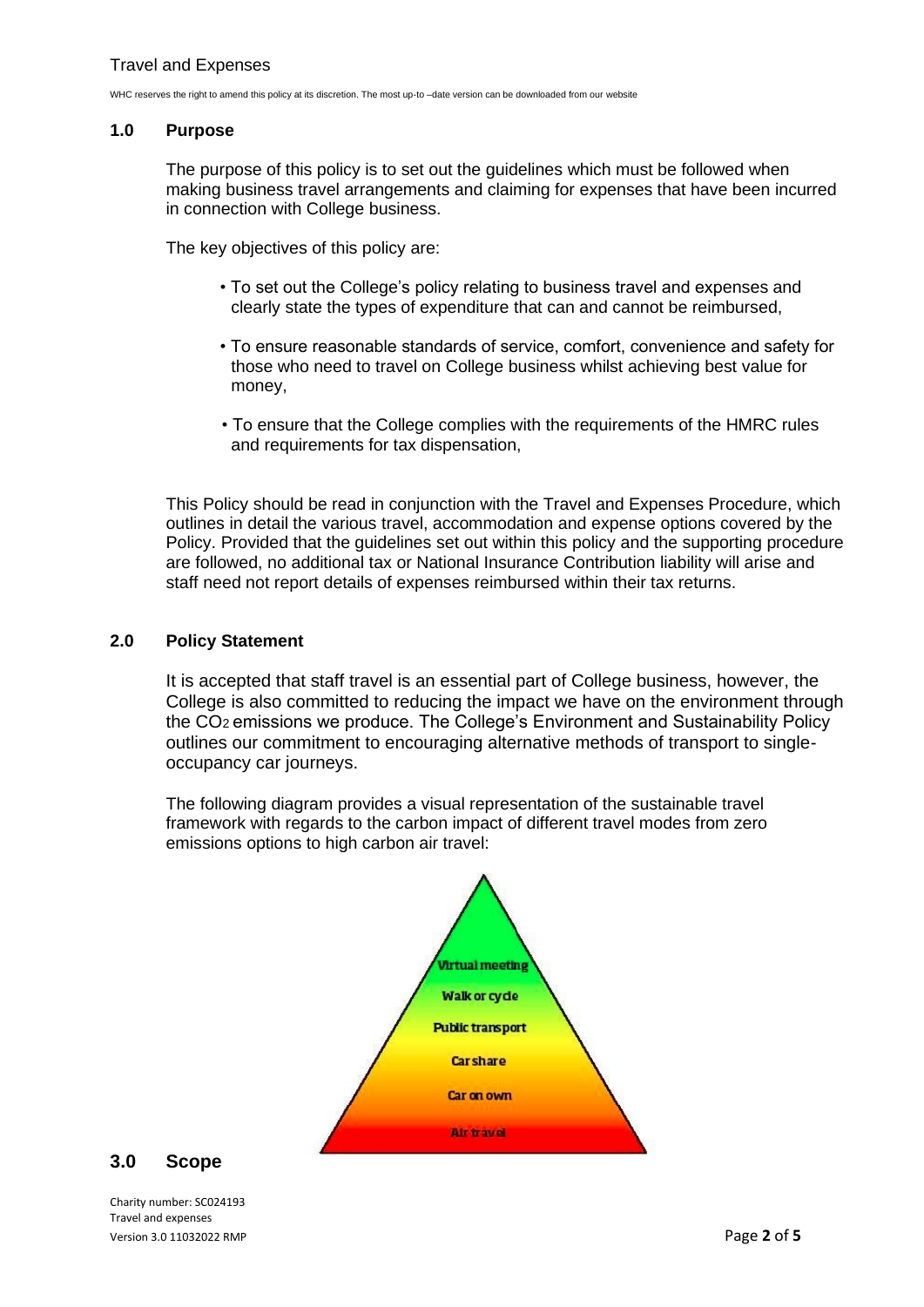This policy is intended for:-

- **3.1** All employees of the College and members of the Board of Management.
- **3.2** Students of the College where the travel is for academic (learning and/or research) purposes and where travel is organised by the student in pursuance of a study programme;
- **3.3** Other representatives of the College (eg visitors, contractors or visiting academics) where the travel is directly related to academic (learning and/or research) purposes and authorised by the College

#### **4.0 Definitions**

- **4.1** This policy uses the term 'travellers' to cover those covered by the policy, as defined in the sections on 'Scope' and 'Definitions'.
- **4.2** For the purposes of this Policy, business travel is a journey necessarily undertaken by an employee to carry out his/her duties for the College, or to attend training courses or conferences necessary for the performance of those duties.
- **4.3** Business travel includes travel for the purposes of Institutional Consultancy but does not include travel for the purposes of Independent Consultancy or any other private work for which the employee is directly remunerated by their client, including attending other institutions as an external examiner or visiting lecturer.
- **4.4** Travel between the permanent workplace and a temporary workplace or travel between home and a temporary workplace are considered business journeys.
- **4.5** Business travel does not include a personal holiday which is linked to a business journey. Employees should consult with their line manager about such journeys in good time before commencing the journey. Private insurance will be required to cover the private part of the journey.
- **4.6** Travel by students that falls under the scope of this policy includes:
	- Travel in connection with research activities being undertaken on behalf of the College or, in connection with a taught or research degree programmes in association with the College.
	- Fieldtrips in connection with taught programmes or research degree programmes.
	- International study abroad programme.
	- International work placements.
	- Where students are representing the College in an official capacity or as part of a recognised event such as a fund-raising or sporting activity.

Exception to item 4.6 which is not covered by this policy is where a student is undertaking travel which is not connected with any College activity – for example,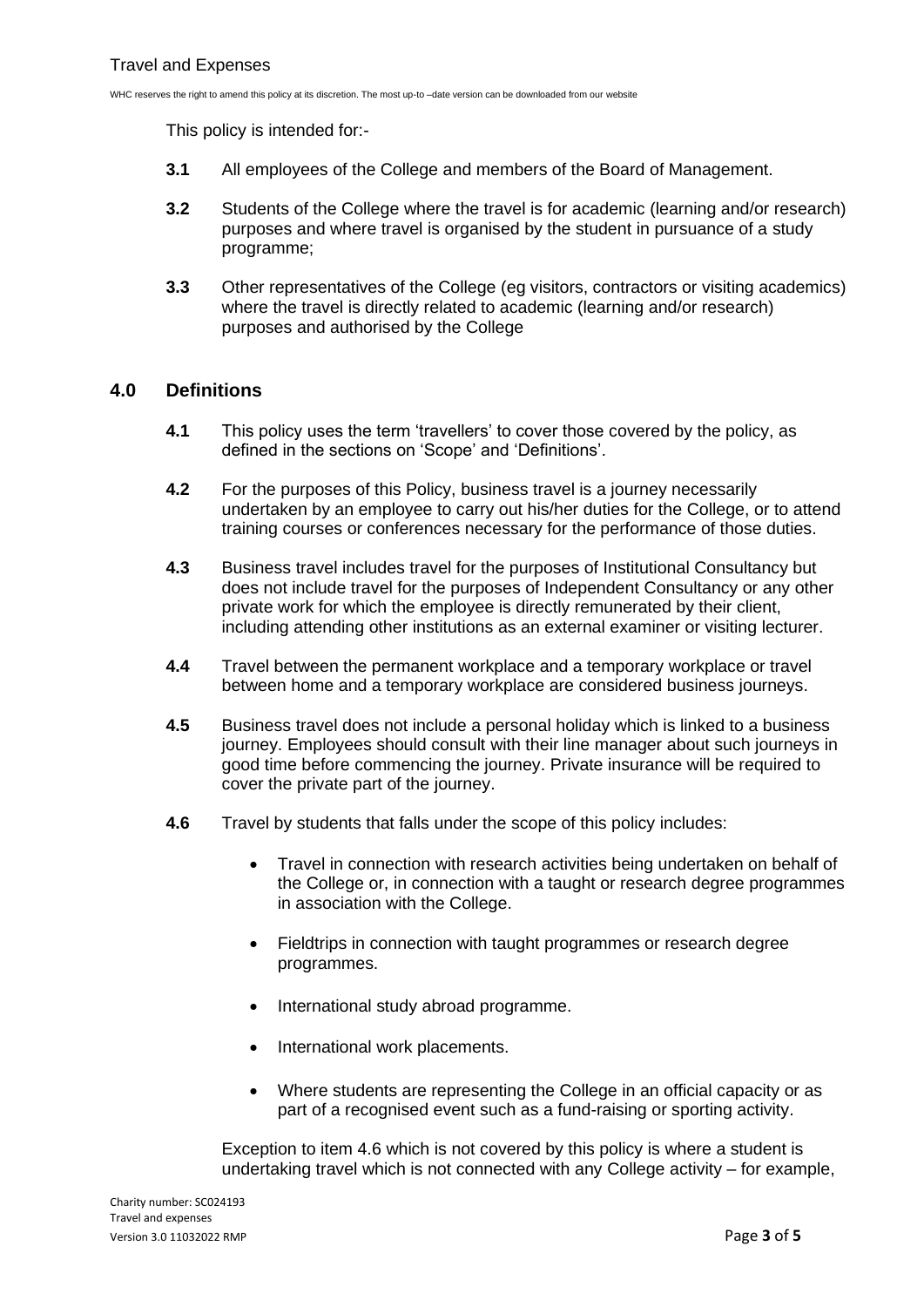as part of a leisure activity not organised by the College or to undertake work experience not linked to a taught programme such as work undertaken during vacations.

#### **5.0 Key Principles**

- **5.1** Travel and subsistence payments are governed by the College's Financial **Requlations**
- **5.2** It is mandatory that travellers must notify the College about overseas travel by completing the Overseas Travel Authorisation Form prior to their travel date
- **5.3** Staff should explore sustainable travel arrangements prior to undertaking journeys in order to minimise carbon emissions
- **5.4** Apart from instances when air travel is the most cost effective or operationally advantageous means of travel; if not using public or shared transport the expected method of travel is use of a College Pool Car, if available. Explanation for non-use of pool car must be provided when claiming travel expenses.
- **5.5** All claims for business expenses MUST be made using the College Expenses Claim Form and MUST be supported by VAT receipts. Failure to provide VAT receipts to support expenses incurred will lead to non-payment for related expenses.

#### **6.0 Responsibilities**

The primary responsibility for compliance with this Policy rests with the individuals requesting reimbursement of the business expense and those who are approving these expenses.

#### **6.1 The expense claimant:-**

- must be familiar with this policy in order to ensure compliance and prudent spending of College funds.
- is responsible for obtaining all proper documentation for each expense. Typically, this documentation will be a receipt that identifies the expense and reflects proof of payment.
- is responsible for adequately documenting the business purpose for each expense
- when signing the claim form, declares that:-
	- $\circ$  To the best of their knowledge, the expense is compliant with this Policy.
	- o Expenditure has actually been incurred.
	- o Expenditure has not previously been claimed from the College or any other organisation.
	- o Expenditure has been incurred wholly, exclusively and necessarily in the performance of their duties of employment and approved by their line manager.
	- o No part of the claim relates to personal expenses or private business activities